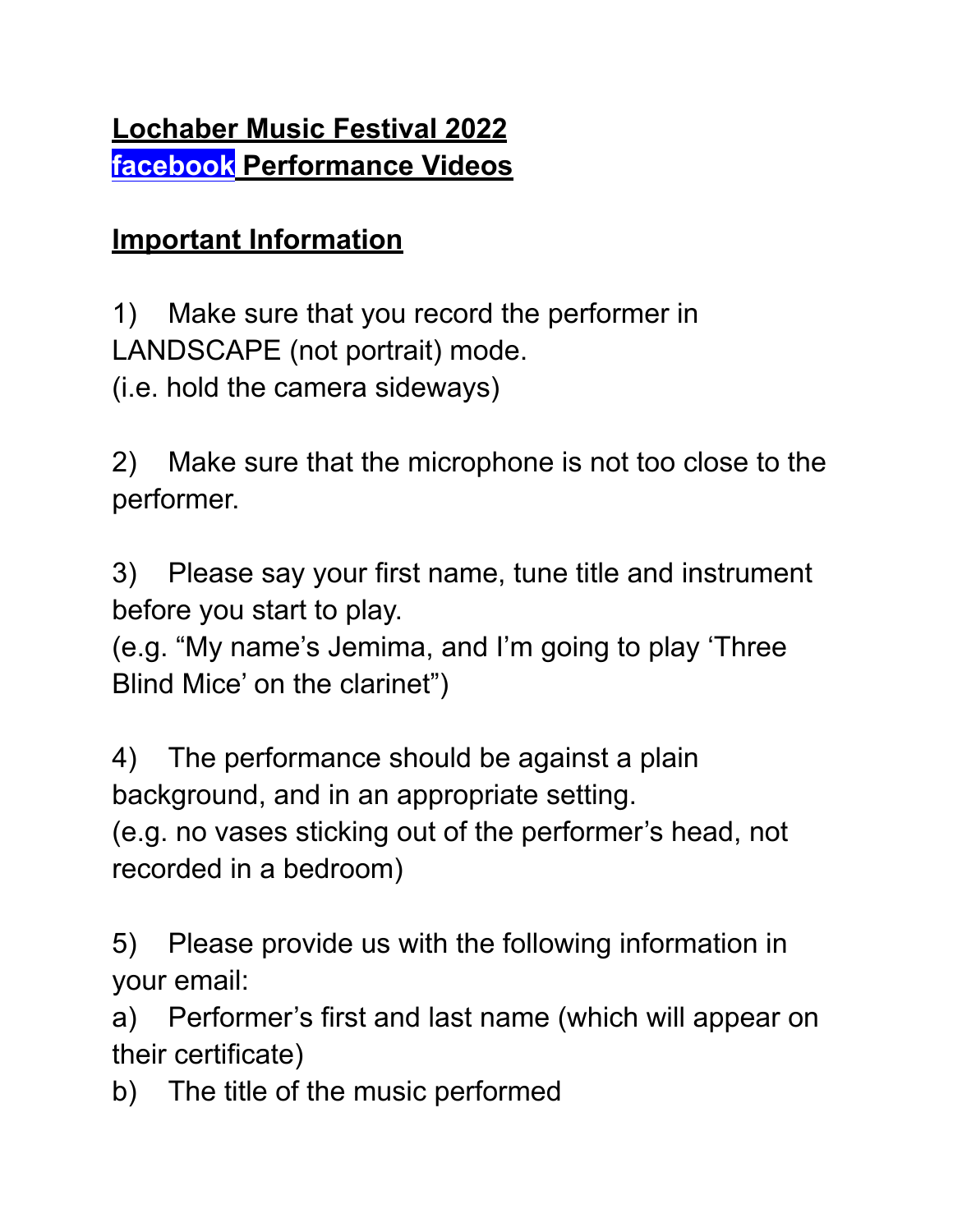c) Performer's school/organisation, if applicable (which will appear on their certificate)

d) How long is the video recording?

6) Please send any files which include a performance lasting LONGER THAN 2 MINUTES, in LOW RESOLUTION.

7) Do not "share" the file, but send it as an ATTACHMENT to your email.

8) Please read our GDPR statement, our Privacy Policy, Safeguarding Policy and Equal Opportunities Policy carefully.

9) Regarding Safeguarding Online, please note that: a) By sending Lochaber Music Festival your/your child's performance video, you are giving us permission to allow the video to be viewed on our (open) facebook page. b) We will retain proof of your permission (your email, with the video attached) for three months only - after which the email will be deleted, and the video will be removed from our facebook page (Friday 25th April 2022). c) If you wish to make a 'subject access request' (when we provide you with a hard copy of all information concerning GDPR/your data at Lochaber Music Festival